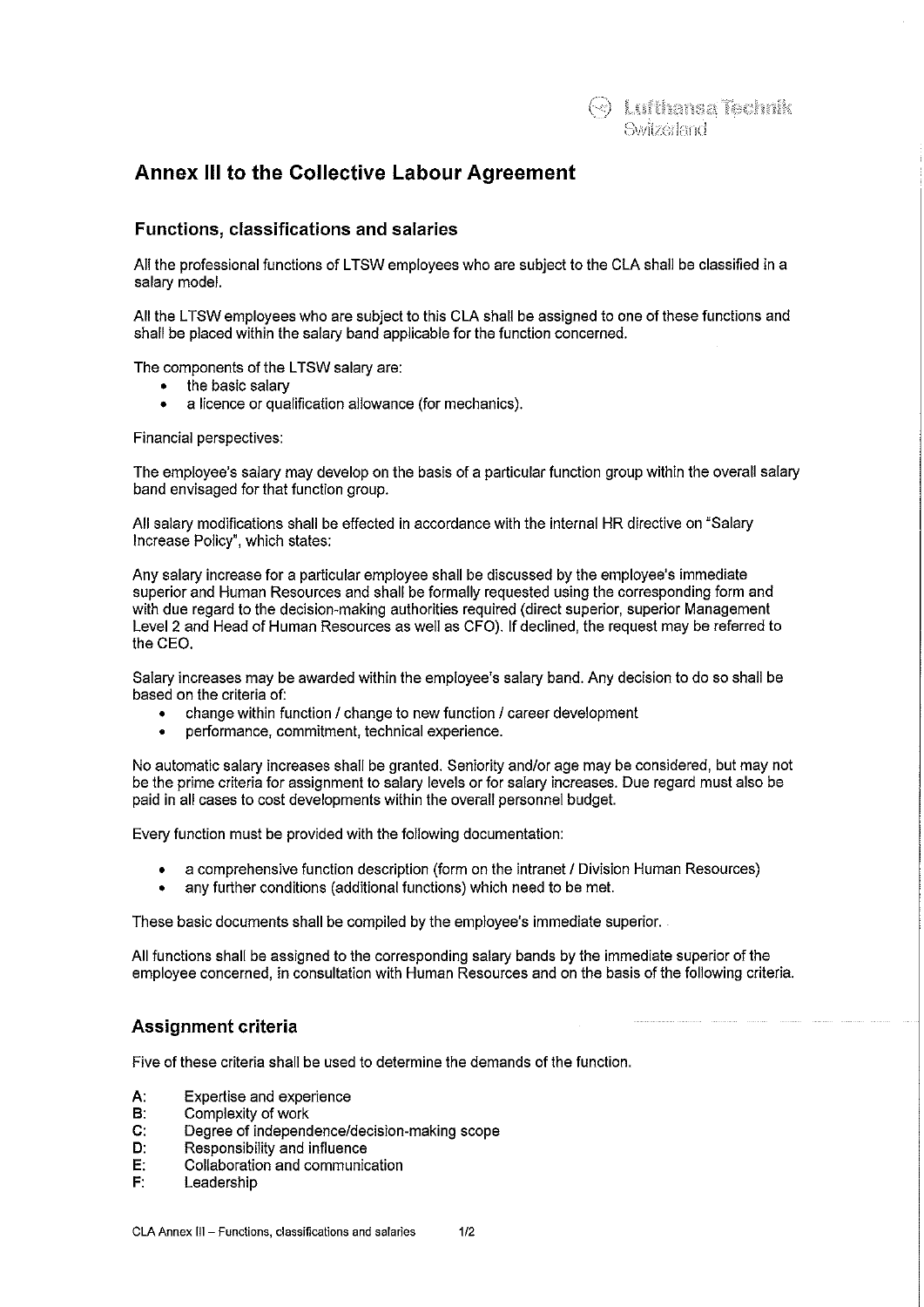O Luitane Termit Switzerland

A mark shall be awarded ranging from 1 (lowest) to 5 (highest) to describe the demands of the function for the criterion concerned. Half-marks (e.g. 3.5) can also be awarded. The sum total of the marks from all five criteria will determine the salary band.

| Salary band | Points      |
|-------------|-------------|
| 112         | - 9.5       |
|             | $10 - 12.5$ |
|             | $13 - 16.5$ |
|             | $17 - 20.5$ |
|             | $21 - 245$  |
|             | 25          |

#### **Salary bands**

As of October 1, 2009 the basic monthly salary (gross, in CHF) for each salary band shall be:

| Salary Band 1/2 | 3 2 8 6<br>3 943 | minimum<br>maximum |
|-----------------|------------------|--------------------|
| Salary Band 3   | 3539<br>4752     | minimum<br>maximum |
| Salary Band 4   | 4 146<br>5 359   | minimum<br>maximum |
| Salary Band 5   | 4752<br>6 168    | minimum<br>maximum |
| Salary Band 6   | 5 460<br>6875    | minimum<br>maximum |
| Salary Band 7   | 6 168<br>8 190   | minimum<br>maximum |

# **Function groups**

| <b>Function group</b>         | Salary band    |
|-------------------------------|----------------|
| Officer                       | 1/2            |
| Operative                     | 1/2            |
| Senior Officer 1              | 3              |
| Senior Officer 2              | 4              |
| Senior Officer 3              | 5              |
| Assistant 1                   | 3              |
| Assistant 2                   | 4              |
| Assistant 3                   | 5              |
| Group Leader 1                | 3              |
| Group Leader 2                | 4              |
| Group Leader 3                | 5              |
| Group Leader 4                | 6              |
| Group Leader 5                | 7              |
| Specialist 1                  | 3              |
| Specialist 2                  | 4              |
| <b>Certified Specialist 1</b> | 4              |
| <b>Certified Specialist 2</b> | $\overline{5}$ |
| Senior Specialist 1           | 6              |
| Senior Specialist 2           | 7              |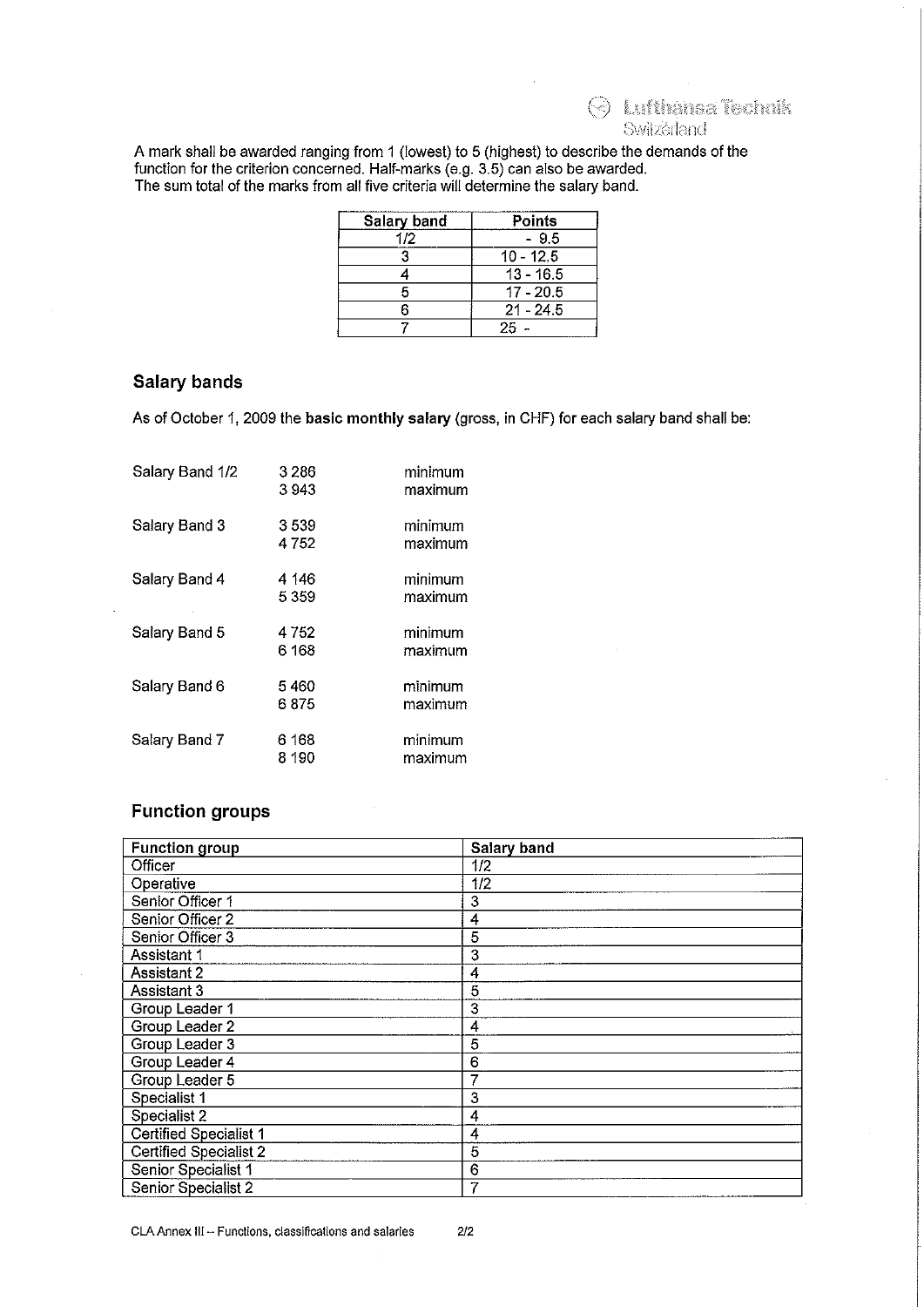# **Anhang III zum GAV**

### **Funktionen, Einstufungen und Saläre**

Alle Berufsfunktionen der Lufthansa Technik Switzerland (L TSW) werden in einem Salärmodell eingestuft.

Alle Mitarbeitenden der LTSW, die diesem GAV unterstellt sind, werden einer dieser Funktionen zugeteilt und innerhalb des für die Funktion anwendbaren Salärbandes eingestuft.

Die Lohnbestandteile der LTSW sind:

- Basissalär
- Lizenzzulage oder Qualifikationszulage (Mechaniker)

Finanzielle Perspektive:

Eine mögliche Entwicklung auf der Basis einer bestimmten Funktionsgruppe besteht innerhalb der gesamten, für die Funktionsgruppe vorgesehenen Salärbandbreite.

Salärveränderungen werden gemäss der HR - internen Direktive "Salärerhöhung Policy" umgesetzt, die wie folgt lautet:

Salärerhöhungen werden durch den direkten Vorgesetzten in Zusammenarbeit mit Human Resources besprochen und mittels entsprechendem Formular gemäss vorgegebenen Entscheidungsträgern (Vorgesetzter Linie Leitungsebene 1 und Head of Human Resources sowie CFO) beantragt Bei Ablehnung ist eine Eskalation an den CEO möglich.

Salärerhöhungen innerhalb des betroffenen Salärbandes sind möglich und Entscheide basieren auf folgenden Kriterien:

- Funktionsveränderung / Funktionswechsel / Laufbahnentwicklung
- Leistung, Einsatz, fachliche Erfahrung

Bei Salärerhöhungen werden keine Automatismen gewährt. Seniorität und Lebensalter können berücksichtigt werden, gelten jedoch nicht als Hauptkriterium für Saläreinstufungen bzw. erhöhungen. Die Kostenentwicklung innerhalb des Personalbudgets ist in jedem Fall zu berücksichtigen.

Für jede Funktion müssen folgende Unterlagen vorhanden sein:

- Umfassender Funktionsbeschrieb (Formular auf Intranet Division Human Resources)
- Allfällige weitere zu erfüllende Bedingungen (Zusatzfunktionen)

Diese Grundlagendokumente werden durch den Vorgesetzten erstellt

Alle Funktionen werden durch den direkten Vorgesetzten zusammen mit Human Resources gemäss nachfolgenden Kriterien in die entsprechenden Salärbänder eingestuft.

### **Einstufungskriterien**

Jeweils 5 Kriterien dienen dazu, die einzelnen Stellenanforderungen festzulegen.

- A: Fachkenntnisse und Erfahrung<br>B: Komplexität der Aufgabenstellu
- B: Komplexität der Aufgabenstellung<br>C: Grad der Selbständigkeit/ Entsche
- C: Grad der Selbständigkeit/ Entscheidungsspielraum<br>D: Einfluss- und Verantwortungsbereich
- D: Einfluss- und Verantwortungsbereich<br>E: Zusammenarbeit und Kommunikation
- E: Zusammenarbeit und Kommunikation
- **Führung**